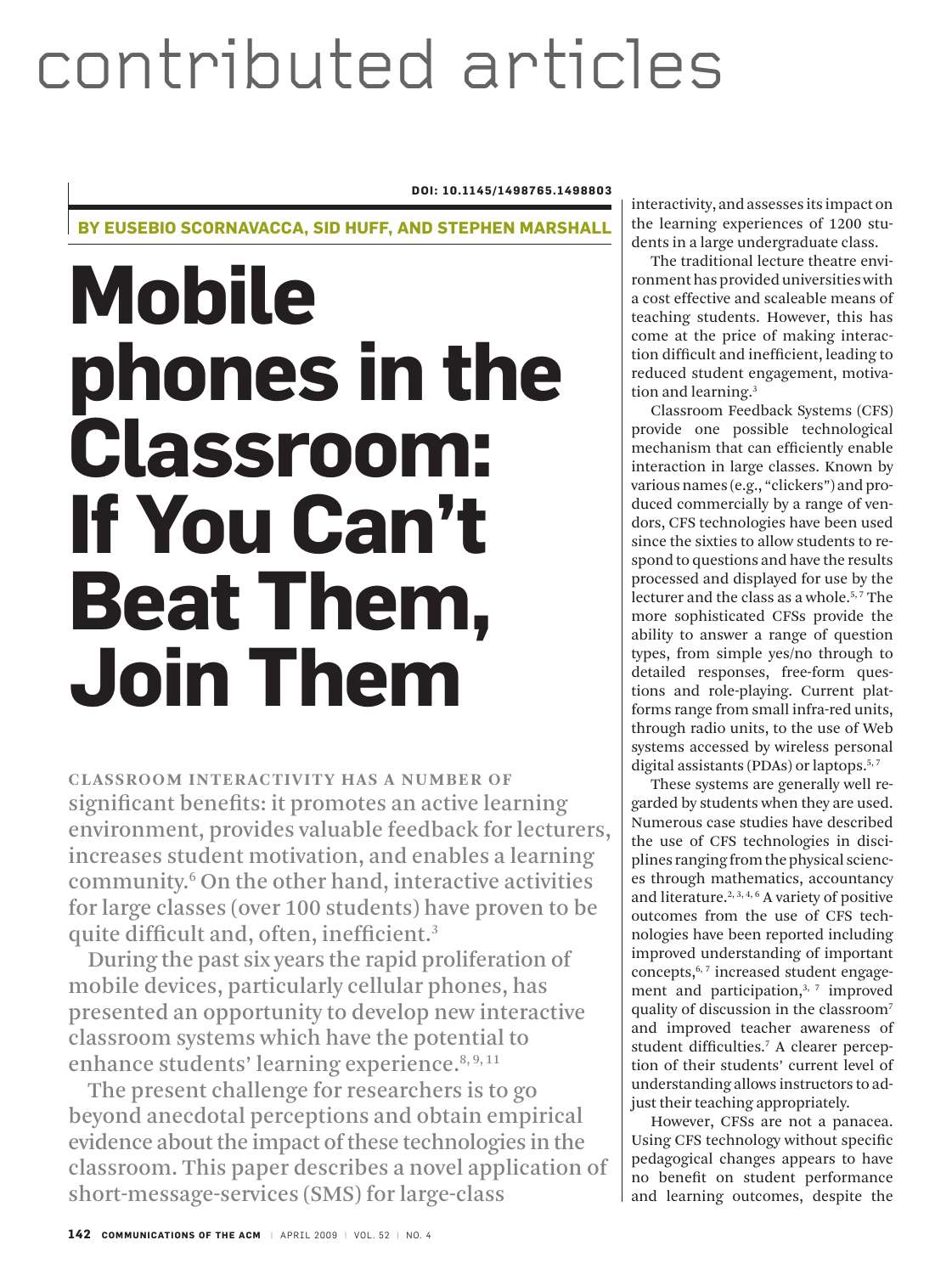positive perception of the technology reported by the students.<sup>1, 5, 7</sup> It is clear that asking questions like "do you understand this" does not result in useful outcomes for either the student or the lecturer.<sup>1</sup> Penuel<sup>7</sup> contends that the CFS technology does provide a vehicle for positive change, but such change will only occur if the actions of the teacher using the technology changes the culture of the classroom in a such a way as to support the student's engagement and peer interaction.

The use of CFS hardware also introduces some difficulties for students and institutions. Historically, CFS systems depended on a significant wired infrastructure that had to be built (or retrofitted) into lecture theatres.<sup>5</sup> The introduction of wireless units has helped reduce that limitation, but necessitates that students either own or rent their own units, or a unit must be provided to each student in the lecture. Either approach has problems, with students either losing or forgetting the units, or institutions needing to provide teaching assistants who hand out and collect units in class.<sup>2</sup> Requiring students to purchase the hardware, even in environments where deals are made with textbook publishers to subsidize the equipment, can be problematic for student budgets.

Another approach involves the use of personal Web-enabled devices such as PDAs or laptops. The larger display and more flexible programming environment of these devices potentially enable a rich set of student feedback, but this comes at the price of problematic issues such as battery life, complicated and unreliable wireless configuration, and technical incompatibilities. There is also a problem, shared with laptops, that these devices increase the temptation for students to engage in off-task activities such as internet browsing or online chatting.12 And of course many students may not be able to afford the devices at all.

In the New Zealand context, despite rapid growth of wireless internet access, only a minority of students own portable devices such as PDAs or laptops. The preferred mobile communication device is undoubtedly the mobile phone – which has passed the 90 percent penetration mark.<sup>10</sup> As with most of the world, mobile phone



ownership and the use of short message service (SMS) communication has rapidly increased over the past five years. Mobile phones are regarded as essential devices by the student demographic and have the advantages of being familiar, permanently configured to work correctly, and battery lives generally measured in days rather than hours.9 Thus, as a platform for a classroom feedback application, the mobile phone enjoys a level of ubiquity and ease-of-use substantially greater than that of other types of devices.

The potential advantages of mobile phones as educational devices enabling mobile learning outside the physical classroom are well described in the literature.8 Generally these have been aimed at the mobile professional, engaging them in informal or on-demand learning.<sup>9</sup>

### **The TXT-2-LRN System**

The development of the TXT-2-LRN (text-to-learn) system is based on the assumption that nowadays most students have an SMS-enabled mobile phone with them in the classroom. In order to take advantage of this available "infrastructure," an instructor must be able to receive messages from students while lecturing. A very simple solution was developed: a mobile phone connected to the instructor's laptop and the installation of a SMS management tool (SMS Studio). Other approaches are also possible, for example, an SMSgateway instead of the phone. The SMS software enables the instructor to easily read incoming SMS messages on the computer screen as well as automatically analyze the results of polls. In addition, it also allows the instructor to send messages to any mobile phone. Figure 1 presents a diagram of the system's basic infrastructure.

Based on the literature review described above on mobile technologies, ICT in the classroom and pedagogy, two new classroom dynamics were designed:

Open Channel allows students to send questions or comments to the instructor's laptop via SMS without interrupting the class. The instructor is able to read the messages on the laptop screen and decide whether and when to comment on the message received. Replies to questions that were not addressed during class could then be supplied by the instructor afterwards via SMS or a traditional discussion forum.

M-quiz. During the class, the instructor presents a slide containing a question related to the topic, with four possible responses (A, B, C, D). Students discuss the question and then use their mobile phones to select an answer. A real-time graphic display showing the aggregated results can be displayed on the main screen. This feature is used mainly for concept tests6 or to trigger class discussions.

Figure 2 summarizes the classroom process using TXT-2-LRN. At the beginning of each lecture, a slide is presented reminding students that if they have a question or comment they may raise their hand or send an SMS. (Students are informed at the start of the class that by sending a message their mobile phone number would be disclosed, however their identity would remain anonymous.) The instructor's mobile phone number also appears in a corner of all remaining presentation slides. An interactive quiz can be injected at appropriate points during the lecture. Students can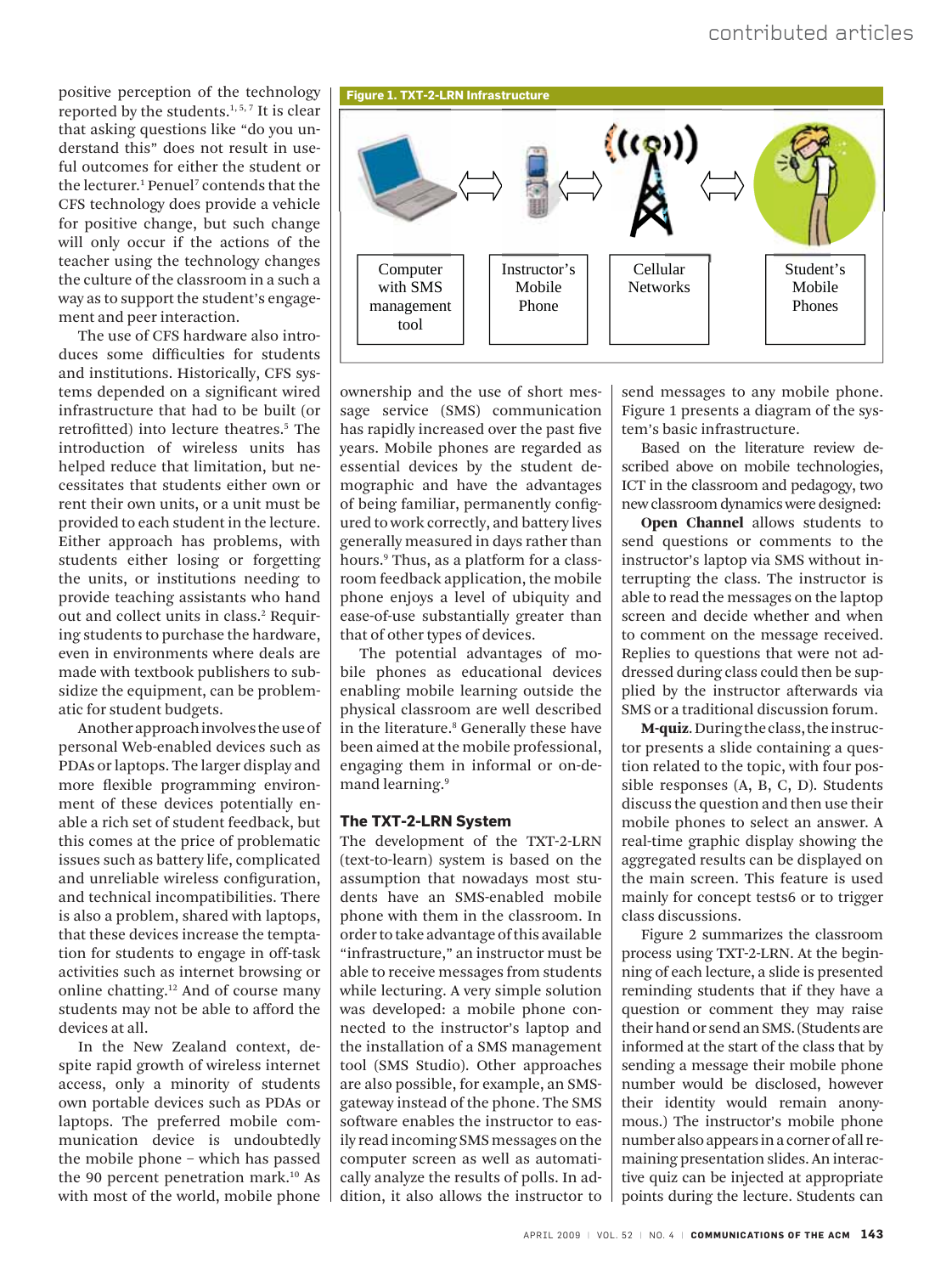

answer on their own, or can be invited to discuss their answers with the people next to them before responding.

# **Please Turn Your Mobile Phones "ON"**

FCOM110 is a mandatory course for all Bachelor of Commerce and Administration students in Victoria University of Wellington, New Zealand, introducing them to major areas of business (including IT). Approximately 1,200 students take this course, one of the largest cohorts in the university. Onehour lectures are delivered three times a week to four streams of 300 students. Recently, during the five lectures on information technology, students were introduced to the TXT-2-LRN system and actively encouraged to use their mobile phones in class (in contrast to many courses where they are told to turn off their mobile phones!). During the trial, using the system was voluntary and students paid for their own messages. At the end of the fifth lecture, 600 students were randomly selected to answer a survey containing 22 questions measuring mobile phone usage, user acceptance of the system, and perceived impact on students' learning experience. A total of 569 valid questionnaires were returned (a 95% response rate). The questionnaire was developed in conjunction with Victoria University's Teaching Development Centre, and received face and content validation.

# **Results**

The sample was distributed approximately equally by gender (52.7% female, 47.3% male), mostly aged between 18 and 22 years (72.9%), predominantly in their first year of studies (68%), and mainly native English speakers (64%). Most students (79.3%) attended all five lectures involving the trial.

Almost all students (96.8%) owned a mobile phone that they normally had with them during classes. Most students (64.9%) sent more than 14 messages per week and spent on average \$35 per month on mobile phone services. New Zealand has two mobile phone operators that offer quite different price structures for their SMS services. Vodafone NZ charges \$0.20 per SMS, while Telecom NZ offers a flat rate of \$10 per month for up to 500 messages. In our sample, despite the price difference favoring Telecom for heavy SMS users, Vodafone's market share was slightly greater (54.5%), and a large majority of students (82.8%) used pre-paid cards instead of a monthly plan.

During the trial, approximately a quarter of the students used the open channel to send a question or comment in classes. However, over 90% of students perceived that the ability to send the instructor SMSs during class was useful. The instructor involved in the trial had a very positive experience using the system and perceived a notable increase in quality and quantity of student feedback during class. In addition, the number of comments and questions received via the system (about 15 per class) was valuable without being disruptive. The instructor was able to easily manage the student messages by chunking them together and reviewing them at class "checkpoints," the points during a class when the instructor pauses, asks (verbally) whether there are any questions or comments, then proceeds to the next topic or segment. Overall, approximately 130 students at some point during the five lectures actively contributed with comments or questions. That is a substantial improvement for a large class environment, where students are normally passive listeners.

Why did 75% of students not use the open channel? Many (42.5%) responded that they had nothing to say. A small number (4.6%) felt that doing so would be distracting. Surprisingly, quite a few (33.6%) gave cost as the main inhibiting factor. Approximately 40% of the Vodafone subscribers indicated cost was a factor, compared to just 26% of Telecom subscribers – a highly significant difference (Chi2= 13.96, df = 4, p<0.7%)

Participation in m-quizzes was higher than use of the open channel: more than half of the students took part in at least one m-quiz and 80% of them perceived that the m-quizzes were useful. The instructor noticed that m-quizzes provided several benefits, including instantaneous feedback on concept tests or using m-quiz results to stimulate class discussion. It was also noticed by the instructor that students seemed to be very interested in the result of polls that reflected their collective opinion on a given issue. In the case of the mquizzes, student participation was mainly inhibited by cost (55%), and to a lesser extent by lack of interest (20.7%).

# **Impact on Students' Learning Experience**

The student learning experience is the totality of the student's interactions with the instructor, other students and the aspects of a course that influence (either positively or negatively) their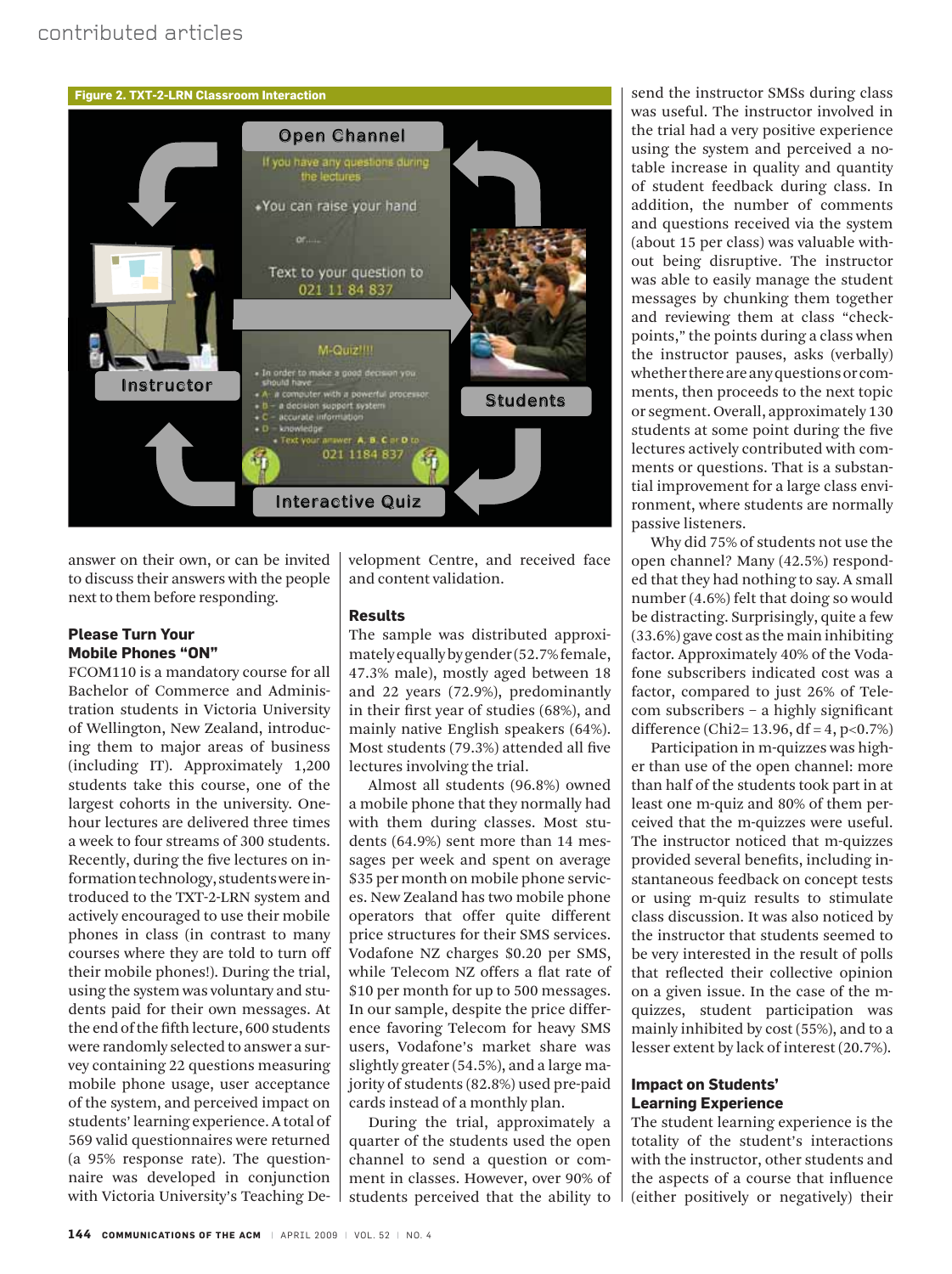learning. While not the same thing as learning outcomes, some aspects of a student's learning experience are related to his or her learning outcomes.3, 6

Using a set of Likert-scaled questions with responses ranging from 1 (strongly disagree) to 5 (strongly agree), students provided their perceptions regarding usefulness and effectiveness of the TXT-2-LRN system. Reliability analysis was carried out to investigate the internal consistency of the scale used in this part of the questionnaire (Cronbach's alpha = 0.92). Results are presented in Table 1.

The results clearly indicate that students felt that TXT-2-LRN increased class interactivity, increased their interest level in both the classes and (to a somewhat lesser extent) the subject material, and overall was a useful and enjoyable addition to the classroom process. A non-parametric sign test showed that the mean response to each of the first six questions was statistically significantly (at  $p < 0.001$ ) greater than the neutral point on the scale.

These results are in general agreement with other applications of CFS technology noted in the literature review, in particular increased engagement and interactivity, improved classroom discussions and the ability of the instructor to react to the student's feedback effectively.3, 7 The perception that the system had less impact on their interest in the subject itself is also consistent with many other studies.<sup>1, 5, 7</sup>

Response patterns were analyzed for co-dependence to determine the existence of socio-demographic effects. Gender, age, year of study, and mobile phone usage intensity showed no significant co-dependence. However, students' native language not being English was a significant variable. Our expectation was that English-secondlanguage (ESL) students would find the system more useful than native English speaking students. This assumption was based on the idea that most of the ESL students would be more comfortable interacting via the SMS channel as it would make it easier for them to express themselves clearly. Surprisingly, the result of the analysis found that native English speakers had a significantly more positive overall perception of the system than their ESL counterparts.

| Table 1. Top Ranked Impacts of TXT-2-LRN in the Classroom                     |      |      |                |              |
|-------------------------------------------------------------------------------|------|------|----------------|--------------|
| <b>Questions</b>                                                              | Mean | Sd   | Rank           | Sig.         |
| Using txt messages increased the levels of interaction in<br>class.           | 4.05 | 1.02 | 1              | p <<br>0.001 |
| Using txt messages during class made the classes more<br>interesting.         | 4.04 | 1.00 | $\mathfrak{D}$ | p<<br>0.001  |
| Using txt messages in the classroom is a good idea.                           | 3.83 | 1.06 | 3              | p <<br>0.001 |
| I found this interaction method effective.                                    | 3.76 | 1.03 | 4              | p <<br>0.001 |
| In general, I liked using txt facilities as part of this course.              | 3.67 | 1.10 | 5              | p <<br>0.001 |
| I would like to see more use of txt facilities to assist my<br>studies.       | 3.67 | 1.09 | 5              | p <<br>0.001 |
| The use of txt messages during class increased my interest<br>in the subject. | 3.58 | 1.06 | 6              | p<<br>0.001  |
| The use of txt messages during class enhanced my study.                       | 2.95 | 1.01 | 7              |              |

Students were also asked to indicate their preferred method of communication if they would like to ask the lecturer a question (traditional vs. SMS). As shown in Figure 3, SMS is the strongly preferred method of communication for asking questions.

Finally, students were asked for their opinion regarding the class size that this system would be mostly appropriate. Approximately three-quarters of the respondents believed that TXT-2-LRN should be used mostly in large classes.

### **Conclusion**

The rapid proliferation of mobile phones among the student population has provided a novel platform for the development of classroom interaction systems. This study has shown that both students and instructors can benefit from an additional channel of communication – SMS messages via mobile phones - in the classroom. The lecturer perceived a gain of quality and quantity of feedback from the students. Students indicated that the system was useful - making classes more interesting and interactive. The "open channel" was found to be an especially useful, efficient and preferred method of communication, in comparison to the traditional "raising hands" method of asking questions, which is increasingly impractical as class sizes grow. While students perceived only a moderately positive impact of the system for increasing their interest in the subject and enhancing their study, they indicated that they would nevertheless like to see more use of this technology in the classroom. The main inhibitor for adoption of SMS in the classroom was the cost of text messages. Competitive forces driving

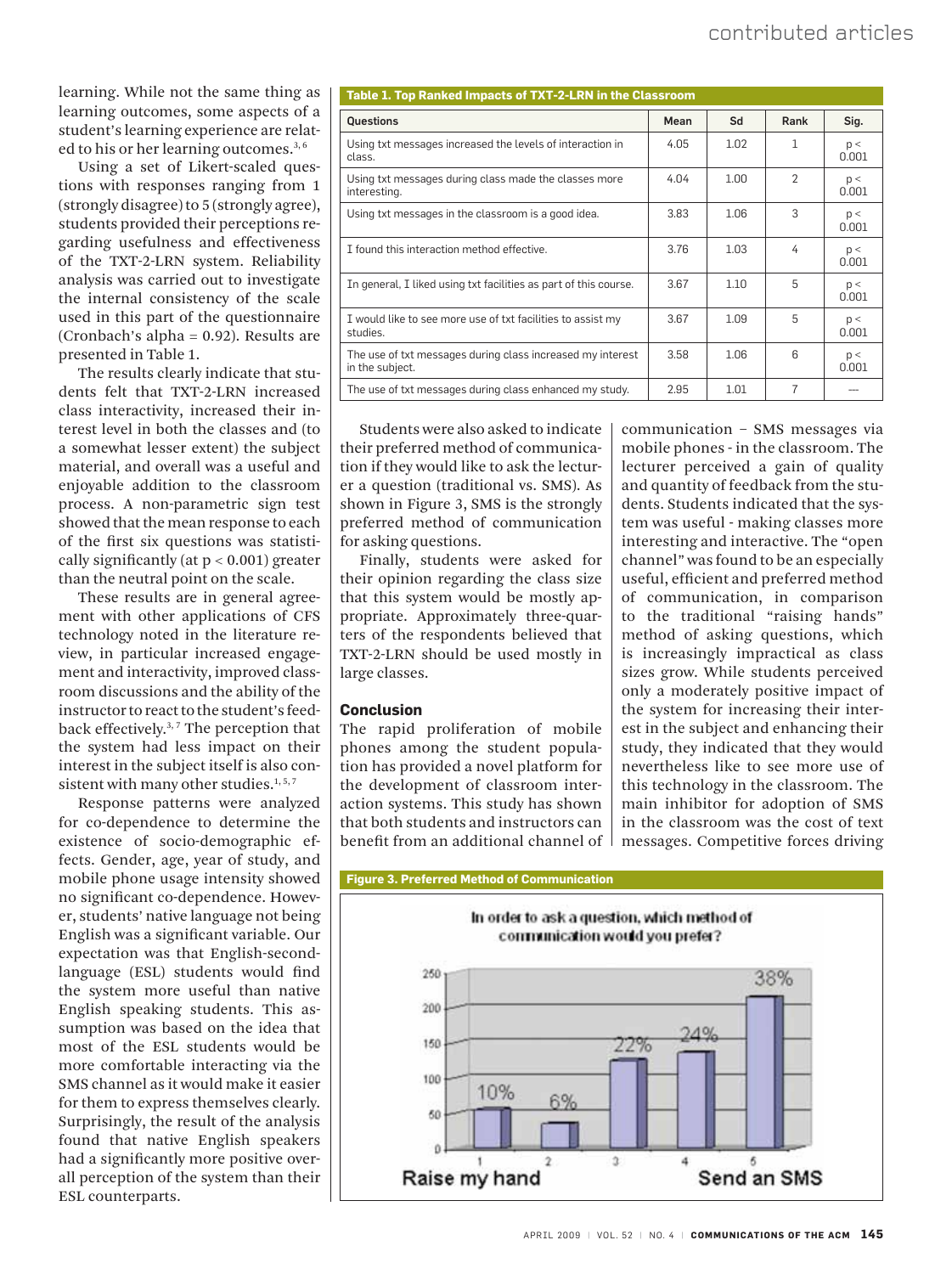changes in the pricing structures offered for SMS services should see this barrier reduced in the future.

This study has focused on students' *overall learning experiences* using TXT-2- LRN in a traditional classroom setting. Further research should be undertaken to better understand the impact of such approaches on students' specific learning outcomes (as opposed to their more general learning experiences). In addition, studies could examine the use of TXT-2-LRN beyond the boundaries of the classroom, or the institution.

The use of mobile phones in the classroom has the potential to increase some negative outcomes or distractions such as phones ringing during class or students engaging off-task activities (e.g. sending messages to their friends). However during the TXT-2- LRN trial these issues were not experienced or perceived by the instructor. Nowadays, the reality of the large classroom is that most students have their mobile phones switched on (usually on silent mode) and that occasionally they exchange messages with their social network during class (usually trying to hide the device under the table). Our experience has shown that positive results can be achieved by encouraging students to bring their mobile phones out in the open and to use them to contribute to the class, and to their own learning – that is, by joining them instead of trying to beat them. a

#### References

- 1. Blodgett, L. D. The effects of implementing an interactive student response system in a college algebra classroom. The University of Maine, 2006.
- 2. Draper, W. S., and Brown, I. M. Increasing interactivity in lectures using an electronic voting system. *Journal of Computer Assisted Learning 20*, 2004, 81-94.
- 3. Freeman, M., and Blayney, P. Promoting interactive in-class learning environments: A comparison of an electronic response system with a traditional alternative. *Proceedings of the 11th Australasian Teaching Economics Conference*, 2005.
- 4. Hall, H. R., Collier, L. H., Thomas, L. M., and Hilgers, G. M. A student response system for increasing engagement, motivation, and learning in high enrollment lectures. *Proceedings of the Eleventh Americas Conference on Information Systems*. (Omaha, NE, USA Aug. 11-14, 2005).
- 5. Judson, E., and Sawada, D. Learning from past and present: Electronic response systems in college lecture halls. *Journal of Computers in Mathematics and Science Teaching 21*, 2002, 167-181.
- 6. Mazur, E. J. *Learning and Behavior*, 4th ed. Prentice Hall. Upper Saddle River, N. J. 1998.
- 7. Penuel, R. W., Roschelle, J., and Abrahamson, L. Research on classroom networks for whole-class activities. *IEEE International Workshop on Wireless and Mobile Teachnologies in Education*, 2005, 222-229.
- 8. Schwabe, G., Göth, C., and Frohberg, D. Does team size matter in mobile learning? *Proceedings of the Fourth International Conference on Mobile Business*. IEEE Computer Society, Sydney, Australia, 2005, 227-234.
- 9. Scornavacca, E., Barnes, J. S., and Huff, S. Mobile business research published in 200-2004: Emergence, current status, and future opportunities. *Commun. of the Association for Information Systems 17*, 2006, 635 - 646.
- 10. Scornavacca, E., and McKenzie, J. Perceived critical success factors of SMS based campaigns: A managerial perspective. Presented at European Conference on Information Systems, Gotheburg, Schweden, 2006.
- 11. Sheng, H., Nah, F. F-H., and Siau, K. Using wireless technology to facilitate learning: A grounded theory approach. Presented at 11th Americas Conference on Information Systems, Omaha, 2005.
- 12. Ward, R. C., Reeves, H. J., and Heath, P. B. Encouraging active student participation in chemistry classes with a Web-based, instant feedback, student response system. In *CONFCHEM: Non-Traditional Teaching Methods,* 2003.

Eusebio Scornavacca (Eusebio.scornavacca@vuw. ac.nz) is a Senior Lecturer in the School of Information Management, Victoria University of Wellington, in Wellington New Zealand

Sid Huff (sid.huff@vuw.ac.nz) is Professor of Information Systems and Head of School, in the School of Information Management, Victoria University of Wellington, in Wellington New Zealand

Stephen Marshall (Stephen.marshall@vuw.ac.nz) is a Senior Lecturer and educational technologist in the University Teaching Development Center, Victoria University of Wellington, in Wellington New Zealand

© 2009 ACM 0001-0782/09/0400 \$5.00